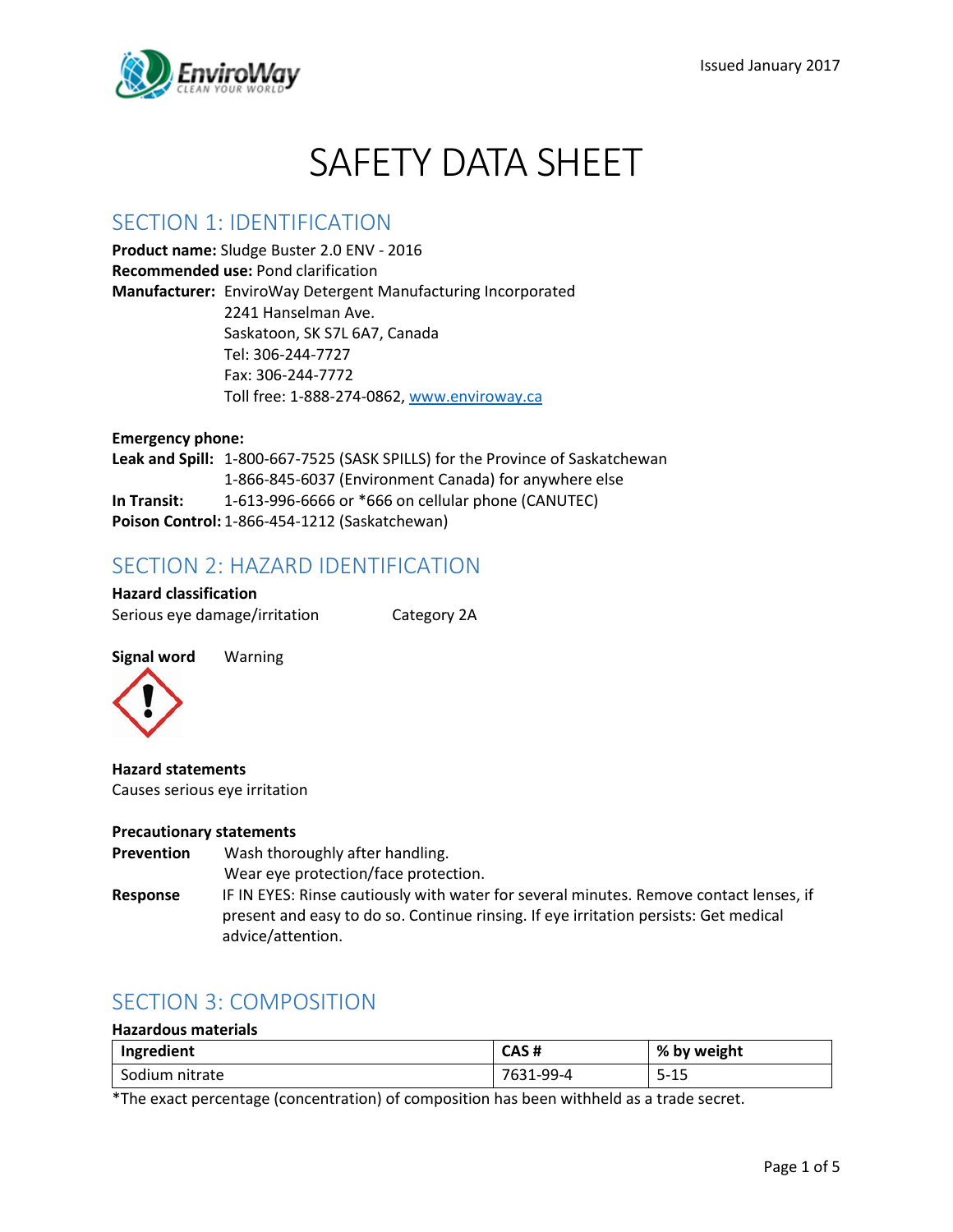

## SECTION 4: FIRST AID MEASURES

**Eye Contact:** Check for and remove any contact lenses. In case of contact, immediately flush eyes in running water for at least 15 minutes. Get medical attention if irritation persists. **Inhalation:** Call a POISON CENTRE/doctor if you feel unwell.

**Skin Contact:** Wash thoroughly with soap and water. If irritation persists, get medical attention. **Ingestion:** Call a POISON CENTRE/doctor if you feel unwell.

# SECTION 5: FIRE FIGHTING MEASURES

#### **Flammable:** No

**Means of Extinction:** Spray or fog

**Flashpoint:** Information not available

**Special Fire Fighting Procedures:** Exercise caution when fighting any chemical fire. Firefighters' protective clothing will only provide limited protection. Wear chemical protective clothing, including respiratory protection. Move containers from the area on fire if it can be done without risk.

#### SECTION 6: ACCIDENTAL RELEASE MEASURES

**Leak and Spill Procedures:** Collect spillage. Use a water rinse for final cleanup.

## SECTION 7: HANDLING AND STORAGE

**Handling Procedures and Equipment** Do not ingest. Avoid contact with skin and eyes.

**Storage Requirements: Storage Requirements:** Store in a dry, cool, well-ventilated area between 5°C to 40°C and away from direct sunlight. Store away from incompatible materials such as strong acids. Avoid food contamination.

**\*\*KEEP OUT OF REACH OF CHILDREN\*\***

#### SECTION 8: PERSONAL PROTECTION

| Ingredient                        | Exposure limit -<br><b>ACGIH</b> | <b>Exposure limit</b><br>– OSHA | <b>Exposure limit</b><br>$-$ IDLH |
|-----------------------------------|----------------------------------|---------------------------------|-----------------------------------|
| Sodium nitrate                    | Not available                    | Not available                   | Not available                     |
| <b>Bacterial Cultures/Enzymes</b> | Not available                    | Not available                   | Not available                     |

**Gloves:** Under normal use, none required but recommended. Wash hands after use.

**Respirator:** Not required with routine usage.

**Eye:** Wear eye protection.

**Footwear:** No special footwear is required.

**Clothing:** None required with normal household use. If prolonged or repeated contact is possible, wear suitable gloves.

#### SECTION 9: PHYSICAL AND CHEMICAL PROPERTIES

**Appearance:** Straw coloured powder in clear pouch **Odour:** Earthy **Odour Threshold (ppm):** Information not available **pH:** 6.8-8.5 **Freezing Point:** Information not available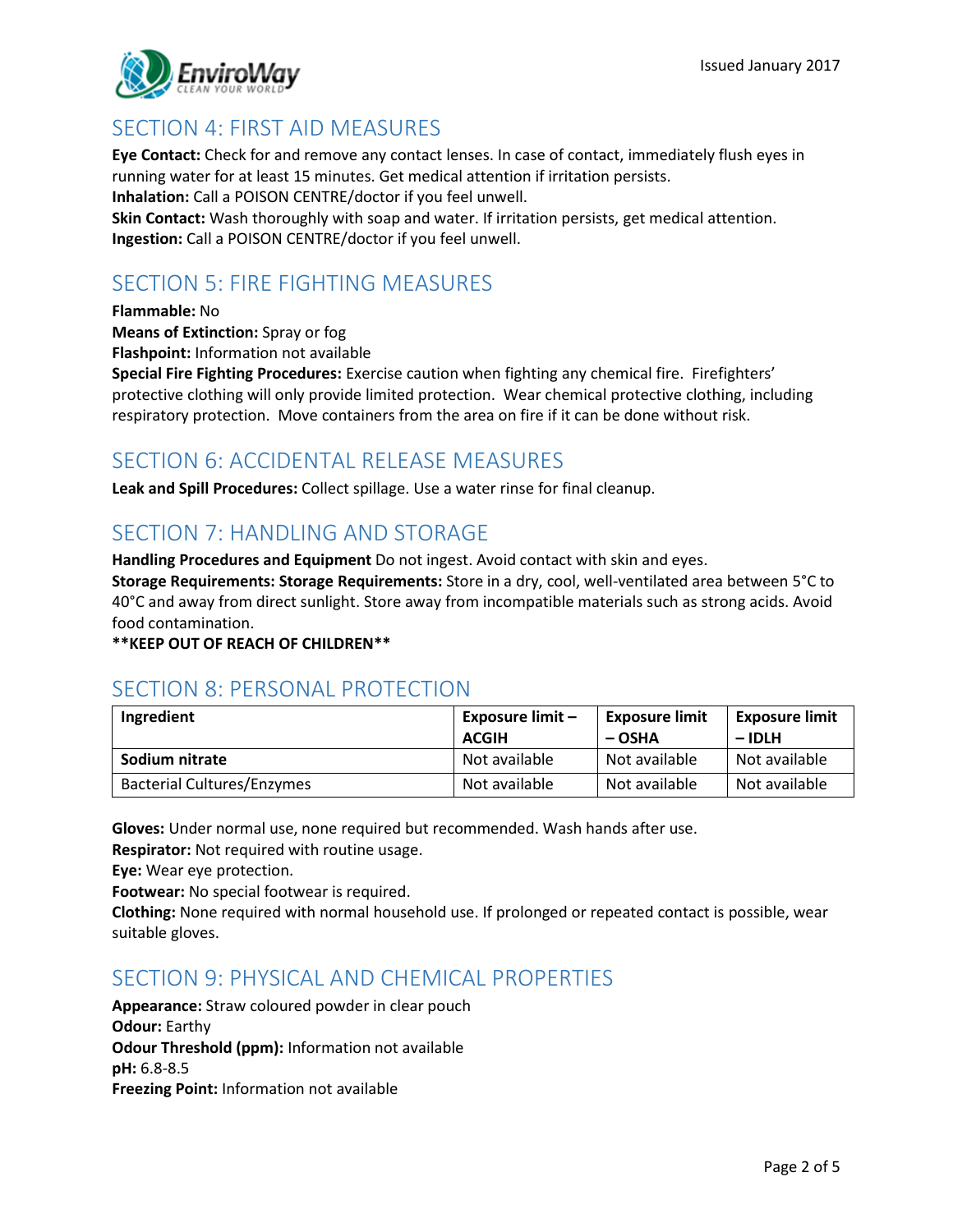

**Initial Boiling Point/Range:** Information not available **Flash point:** Information not available **Evaporation Rate:** Information not available **Flammability:** Information not available **Upper/lower flammability/explosive limit:** Information not available **Vapour Pressure (mmHg):** Information not available **Vapour Density (air = 1):** Weighted average: 1 **Relative density:** 0.5-0.61g/cm3 **Solubility in Water:** Minimal (disperses in water) **Partition coefficient:** Information not available **Auto-ignition temperature:** Information not available **Decomposition temperature:** Information not available **Viscosity:** Not applicable

# SECTION 10: STABILITY AND REACTIVITY

**Chemical Stability:** Stable **Hazardous Polymerization:** Will not occur. **Materials to Avoid:** Moisture, heat, exposure to harsh chemical substances such as acids **Hazardous Decomposition Products:** May produce oxides of carbon and nitrogen

# SECTION 11: TOXICOLOGICAL INFORMATION

| Ingredient                        | LD50 oral<br>$(mg/kg)$ (rat) | LD50 dermal<br>(mg/kg) | <b>LC50 inhalation</b><br>(mg/L) |
|-----------------------------------|------------------------------|------------------------|----------------------------------|
| <b>Bacterial Cultures/Enzymes</b> | Not established*             | Not established*       | Not established*                 |
| Sodium nitrate                    | 1267                         | Not available          | Not available                    |

**\*** Product formulation consists of a range of naturally occurring microorganisms which are known to be non-pathogenic to humans, livestock, and agricultural crops.

#### **EFFECTS OF ACUTE EXPOSURE:**

**Skin Contact:** May cause slight irritation. Prolonged or repeated contact may cause drying or irritation of the skin.

**Eye Contact:** Causes serious eye irritation.

**Inhalation:** May cause asthmatic type response in sensitive individuals.

**Ingestion:** May cause nausea, vomiting, and gastrointestinal irritation and diarrhoea. May be harmful if swallowed.

**Germ cell mutagenicity:** Not available **Carcinogenicity:** None of the ingredients are on IARC or ACGIH lists as carcinogens

**Reproductive toxicity:** Not available **STOT single exposure:** Not available **STOT repeated exposure:** Not available **Aspiration hazard:** Not available

**Routes of exposure:** Ingestion, inhalation, skin/eye exposure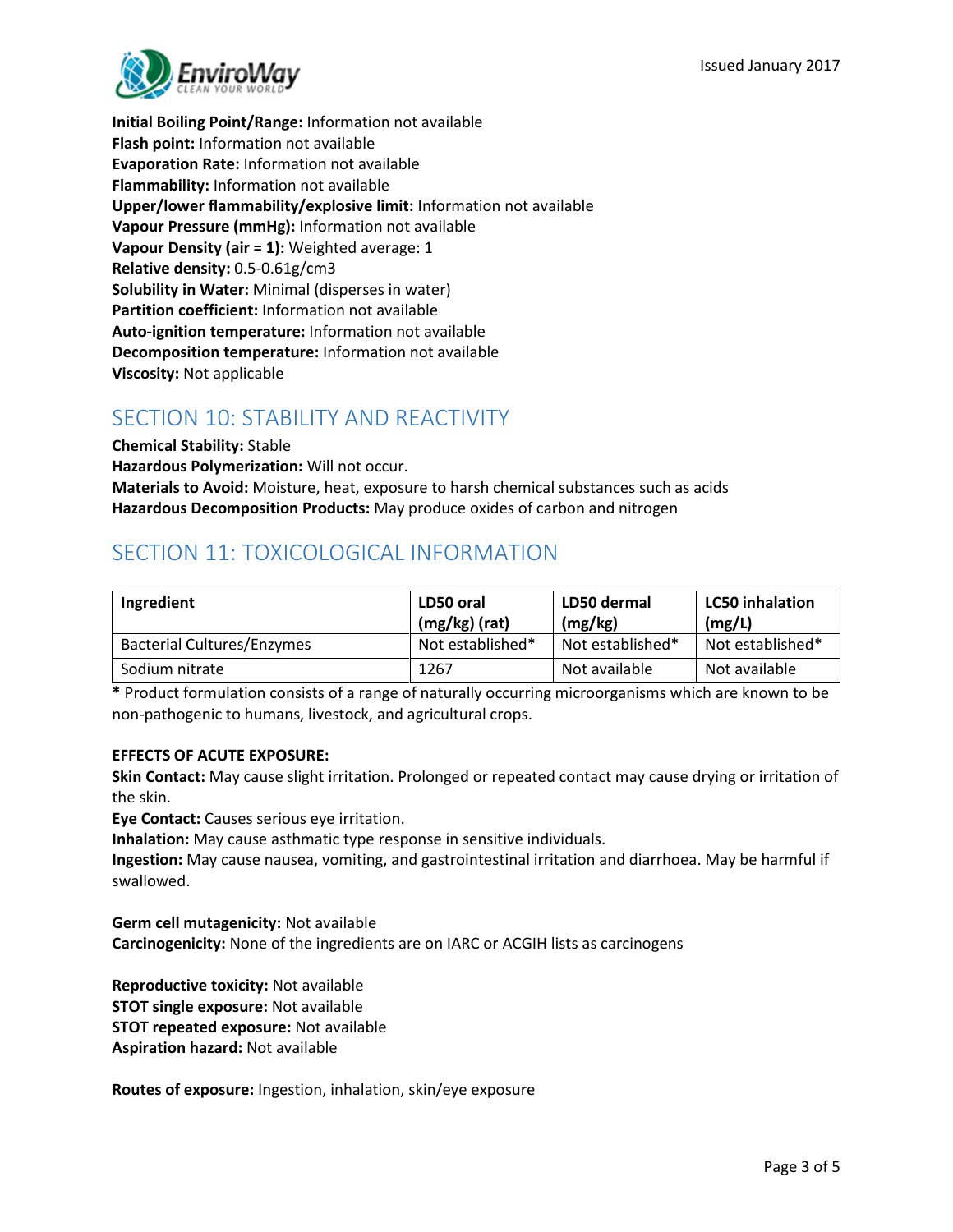

**EFFECTS OF CHRONIC EXPOSURE: Skin Contact:** Not known.

**Eye Contact:** Not known. **Ingestion:** Not known

**Numerical measure of toxicity: Oral:** LD50 8467mg/kg **Dermal**: Not available. **Inhalation**: Not available.

## SECTION 12: ECOLOGICAL INFORMATION

**Toxicity:** Ingredient toxicity values with regards to the environment:

| Ingredient                        | Fish                   | <b>Crustaceans</b>    | Algae            |
|-----------------------------------|------------------------|-----------------------|------------------|
| <b>Bacterial Cultures/Enzymes</b> | Not Established*       | Not Established*      | Not Established* |
| Sodium nitrate                    | LC50 1658mg/L,<br>96hr | LC50 3581mg/L,<br>48h | Not available    |

\* Product is considered non-toxic to aquatic organisms

**Persistence and Degradability:** Biodegradable. **Bioaccumulation/Accumulation:** No information available. **Mobility:** No information available. **Other adverse effects:** No information available.

# SECTION 13: DISPOSAL CONSIDERATIONS

**Waste Disposal:** Dispose of in accordance with local regulations at government approved waste sites.

## SECTION 14: TRANSPORT INFORMATION

**Special Shipping Information:** None

**TDG (Canada) TDG Proper Shipping Name:** Not Regulated **Hazard Class:** Not Applicable. **UN Number:** Not Applicable. **Packing Group:** Not Applicable. **Note:** No additional remark. **Marine Pollutant:** None

**DOT (US): DOT Shipping Name:** Not Regulated. **DOT Hazardous Class:** Not Applicable. **DOT UN Number:** Not Applicable. **DOT Packing Group:** Not Applicable. **DOT Reportable Quantity (lbs):** Not Available.